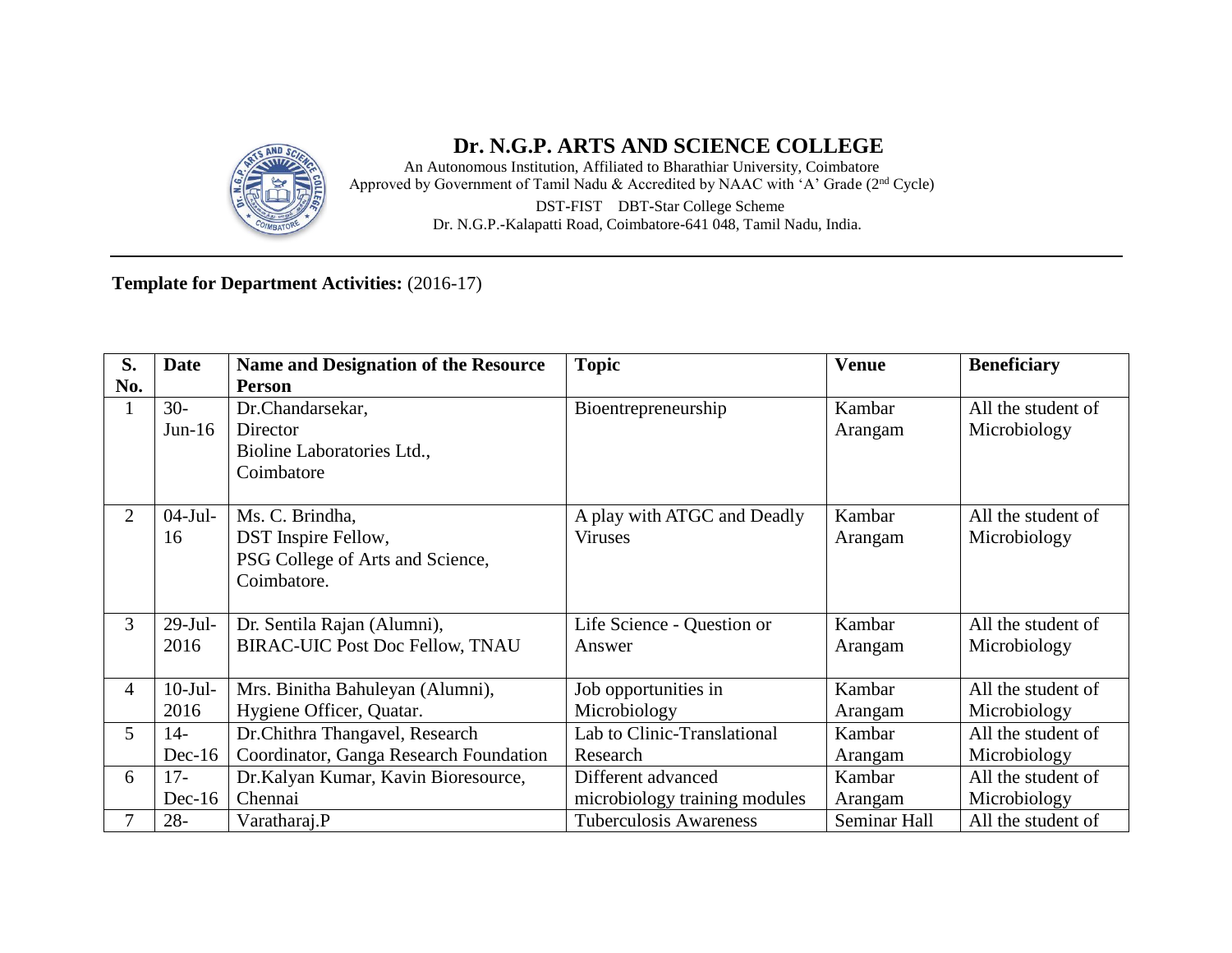|    | $Dec-16$            | Senior Treatment Supervisor<br><b>Revised National Tuberculosis Control</b><br>Program (RNTCP)<br>Coimbatore.                             | Programme                                                                     | VI                           | Microbiology                       |
|----|---------------------|-------------------------------------------------------------------------------------------------------------------------------------------|-------------------------------------------------------------------------------|------------------------------|------------------------------------|
| 8  | $21 -$<br>Feb-17    | Mr. R. Rajesh Kanna,<br>Assistant Professor,<br>Department of Computer Applications<br>Dr. N.G.P. Arts and Science College<br>Coimbatore. | Online classroom (Edmodo)<br>training                                         | Seminar Hall<br>VI           | All the student of<br>Microbiology |
| 9  | $24 -$<br>Feb-17    | Mr. Ravikumar Sethuraman (Alumni)<br>VWR Internationals, Coimbatore.                                                                      | Opportunities in Scientific<br>Companies                                      | Seminar Hall<br>VI           | All the student of<br>Microbiology |
| 10 | $13 -$<br>$Mar-17$  | Dr.V.K.Krishnamoorthy, Associate<br>Professor, Dept of<br>Microbiology, Mahatma Gandhi PG<br>Institute of Dental Science,<br>Pondicherry  | <b>Louis Pasteur Endowment</b><br>Guest Lecture on "Oral"<br>Microbiome       | Kambar<br>Arangam<br>2.30PM  | All the student of<br>Microbiology |
| 11 | $24 -$<br>$Mar-17$  | Dr. Karthic Rajamanickam, University of<br>Saskatchewan, Canada                                                                           | Alumni Interaction on<br>"Science Career and Research"<br>Prospects - Abroad" | Kambar<br>Arangam<br>10.30am | All the student of<br>Microbiology |
| 12 | $05 -$<br>Apr- $17$ | Dr. S Sundaramoorthy, JNVYAS<br>University, Jodhpur, Rajesthan.                                                                           | <b>Sustainable Development</b>                                                | PG Seminar<br>Hall 11.00am.  | All the student of<br>Microbiology |

# **Seminar /Workshop Conferences organized**

| $\mathbf{S}$ .<br>No. | <b>Date</b> | <b>Nature of the Event</b><br>(Conference/<br><b>Seminar/Workshop</b> | Number of<br><b>External</b><br><b>Participants</b> | Title of the<br>Event    | Name $\&$<br><b>Designation of the</b><br><b>Speakers</b> | Name $\&$<br><b>Affiliation</b><br>Chair $\&$ | <b>Funding</b><br><b>Agency</b> | <b>Total</b><br><b>Funding</b> |
|-----------------------|-------------|-----------------------------------------------------------------------|-----------------------------------------------------|--------------------------|-----------------------------------------------------------|-----------------------------------------------|---------------------------------|--------------------------------|
|                       |             |                                                                       |                                                     |                          |                                                           | Co-chair                                      |                                 |                                |
|                       | 19.07.2016  | Workshop                                                              | Students of                                         | Work shop on $\vert$ Dr. |                                                           |                                               |                                 |                                |
|                       |             |                                                                       | Bioscience                                          | Immunology               | Saravananperumal,                                         |                                               |                                 |                                |
|                       |             |                                                                       |                                                     | and molecular            | Abbes Biotech.                                            |                                               |                                 |                                |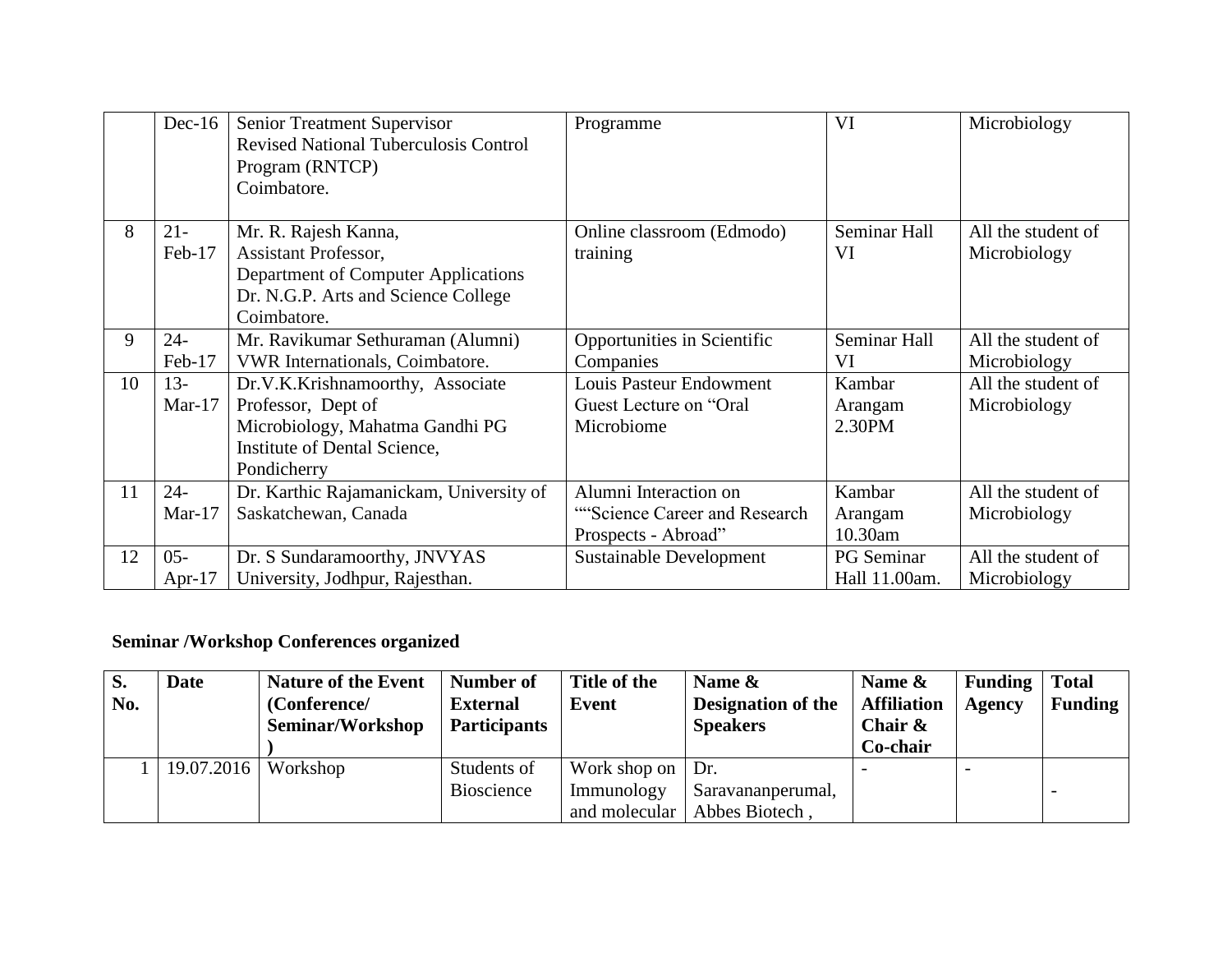|  |  | ~<br>'hon |  |  |
|--|--|-----------|--|--|
|  |  |           |  |  |

#### **Extension Activities**

| S.<br>No. | <b>Date</b>      | <b>Nature of the extension</b>                                                                 | <b>Place</b>                                    | <b>Students involved</b>    |
|-----------|------------------|------------------------------------------------------------------------------------------------|-------------------------------------------------|-----------------------------|
|           | $29$ -Dec-<br>16 | Enumeration of Microbial Load in various locations at Dr.<br>N. G. P. Arts and Science College | Dr. N. G. P. Arts and Science<br>College        | III B.Sc.,                  |
|           | $09-Jan-$        | Awareness program on TB                                                                        | General public at Ambedkar<br>Nagar, Coimbatore | Students of<br>Microbiology |

### **Staff Participation**

| S.<br>No.      | <b>Date</b>                          | Name of the<br><b>Faculty</b> | Name of the<br><b>Workshop/FDP/Training</b><br><b>Programme</b> | College                                                                                             |
|----------------|--------------------------------------|-------------------------------|-----------------------------------------------------------------|-----------------------------------------------------------------------------------------------------|
|                | $02$ -Dec-16 and<br>$03$ -Dec-16     | Dr.S.S.Sudha                  | Conference                                                      | CII, Coimbatore                                                                                     |
| $\overline{2}$ | $05$ -Oct-16 and<br>$06$ -Oct-16     | Dr.S.S.Sudha                  | <b>DBT</b> sponsored National Conference                        | Department of Biochemistry at Dr. N. G. P. Arts<br>and Science College (Autonomous),<br>Coimbatore. |
| $\mathfrak{Z}$ | $12$ -Aug- $16$<br>and 13-Aug-<br>16 | Dr.S.S.Sudha                  | <b>NAAC</b> sponsored National Seminar                          |                                                                                                     |
| 4              | $06$ -Aug $16$                       | Dr.S.S.Sudha                  | Worshop                                                         | CII, Coimbatore                                                                                     |
| $5^{\circ}$    | $30$ -Jan-17                         | Dr. N. Vidhya                 | Workshop                                                        | Centre for research and Department of<br>Chemistry,                                                 |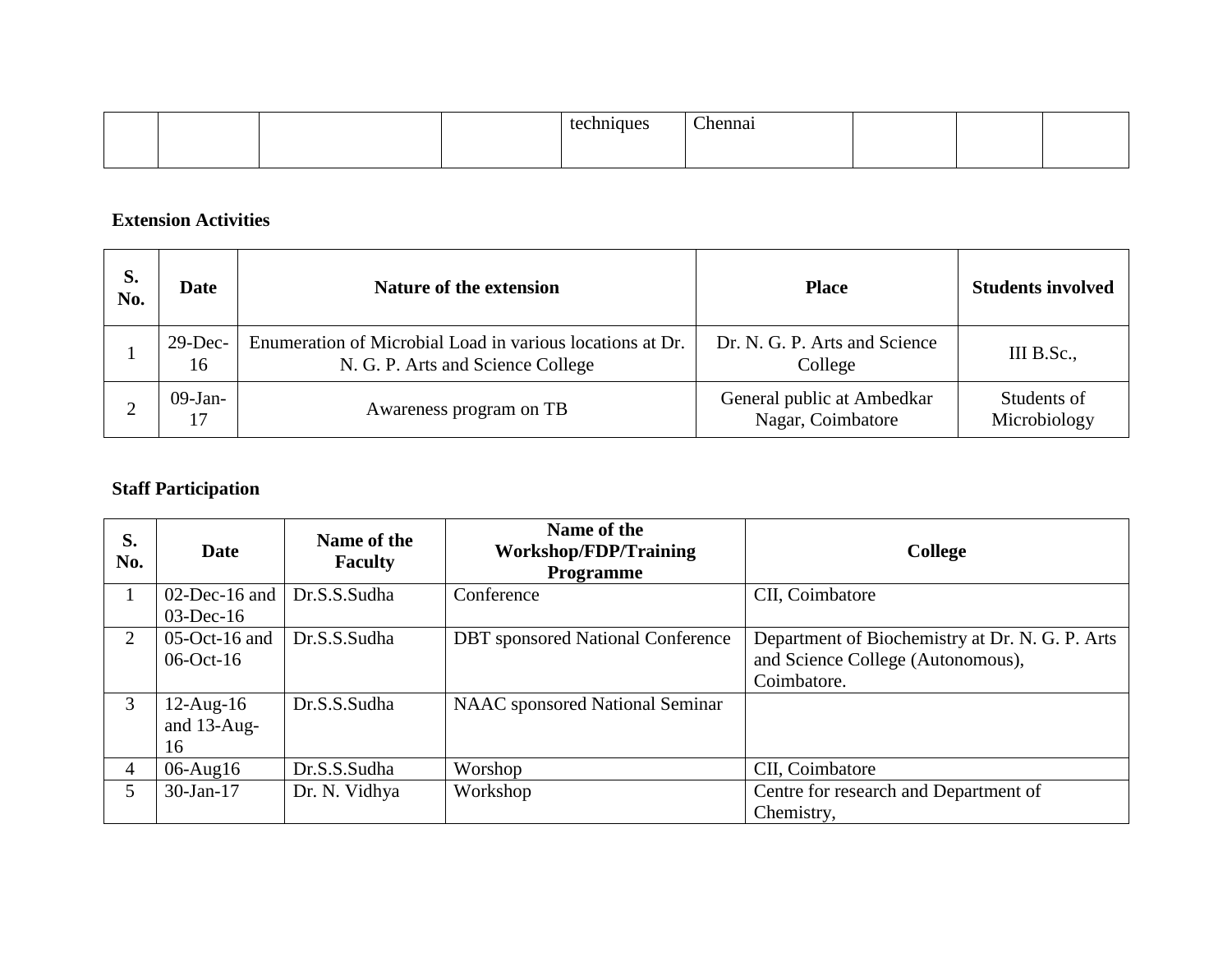| 6  | 05-Oct-16 and<br>06-Oct-16 | Dr. N. Vidhya    | <b>DBT</b> sponsored National Conference | Department of biochemistry at Dr. N. G. P. Arts<br>and Science College (Autonomous), |
|----|----------------------------|------------------|------------------------------------------|--------------------------------------------------------------------------------------|
| 7  | $22$ -Aug16                | Dr. N. Vidhya    | ICMR sponsored symposium                 | Coimbatore.<br>Ganga Research and Education Foundation                               |
| 8  | $05$ -Oct-16 and           | Mr. E. Kumaran   | <b>DBT</b> sponsored National Conference | Department of biochemistry at Dr. N. G. P. Arts                                      |
|    | 06-Oct-16                  |                  |                                          | and Science College (Autonomous),                                                    |
|    |                            |                  |                                          | Coimbatore.                                                                          |
| 9  | 10-May-17 to               | Mr. E. Kumaran   | <b>UGC</b> sponsored Summer Programme    | UGC - Human Resource Development Centre,                                             |
|    | 30-May-17                  |                  |                                          | <b>Bharathiar University</b>                                                         |
| 10 | $05$ -Oct-16 and           | Dr. J. Renga     | <b>DBT</b> sponsored National Conference | Department of biochemistry at Dr. N. G. P. Arts                                      |
|    | 06-Oct-16                  | Ramanujam        |                                          | and Science College (Autonomous),                                                    |
|    |                            |                  |                                          | Coimbatore.                                                                          |
| 11 | 30-Jan-17                  | Dr. J. Renga     | Workshop                                 | Centre for research and Department of                                                |
|    |                            | Ramanujam        |                                          | Chemistry,                                                                           |
| 12 | 05-Oct-16                  | Mr. S. Senthil   | <b>DBT</b> sponsored National Conference | Department of biochemistry at Dr. N. G. P. Arts                                      |
|    |                            | Prabhu           |                                          | and Science College (Autonomous),                                                    |
|    |                            |                  |                                          | Coimbatore.                                                                          |
| 13 | 30-Jan-17                  | Mr. S. Senthil   | Workshop                                 | Centre for research and Department of                                                |
|    |                            | Prabhu           |                                          | Chemistry,                                                                           |
| 14 | $12$ -Aug-16 –             | Dr. D.           | <b>NAAC</b> sponsored National Seminar   | Amrita University, Coimbatore.                                                       |
|    | 13-Aug-16                  | Geetharamani     |                                          |                                                                                      |
| 15 | $05$ -Oct-16 and           | Dr. D.           | <b>DBT</b> sponsored National Conference | Department of biochemistry at Dr. N. G. P. Arts                                      |
|    | 06-Oct-16                  | Geetharamani     |                                          | and Science College (Autonomous),                                                    |
|    | 30-Jan-17                  | Dr. D.           |                                          | Coimbatore.                                                                          |
| 16 |                            | Geetharamani     | Workshop                                 | Centre for research and Department of<br>Chemistry,                                  |
| 17 | $05$ -Oct-16 and           | Mrs. C. Sasikala | <b>DBT</b> sponsored National Conference | Department of biochemistry at Dr. N. G. P. Arts                                      |
|    | 06-Oct-16                  |                  |                                          | and Science College (Autonomous),                                                    |
|    |                            |                  |                                          | Coimbatore.                                                                          |
| 18 | $18-Oct-16-$               | Mrs. C. Sasikala | National level technical symposium       | department of Biosciences and technology,                                            |
|    | 19-Oct-16                  |                  |                                          | Karunya University                                                                   |
| 19 | 30-Jan-17                  | Mrs. C. Sasikala | Workshop                                 | Centre for research and Department of                                                |
|    |                            |                  |                                          | Chemistry,                                                                           |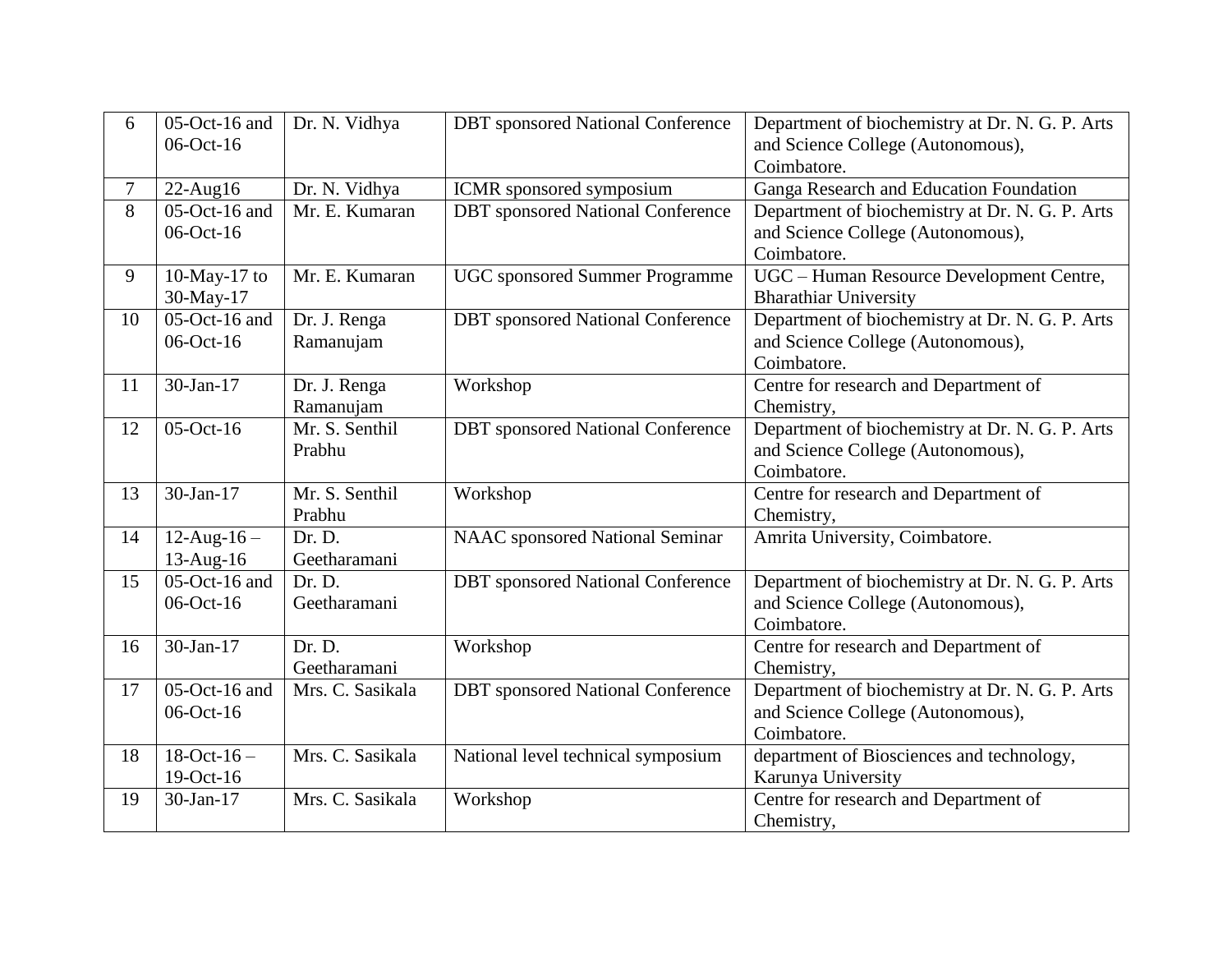| 20 | $05$ -Oct-16 and | Dr. Nisha         | <b>DBT</b> sponsored National Conference | Department of biochemistry at Dr. N. G. P. Arts |
|----|------------------|-------------------|------------------------------------------|-------------------------------------------------|
|    | $06$ -Oct-16     | Jayasankar        |                                          | and Science College (Autonomous),               |
|    |                  |                   |                                          | Coimbatore.                                     |
| 21 | $22$ -Aug-16     | Dr. Nisha         | ICMR sponsored symposium                 | Ganga Research and Education Foundation         |
|    |                  | Jayasankar        |                                          |                                                 |
| 22 | $22$ -Aug-16     | Dr. N. Vijayarani | <b>ICMR</b> sponsored symposium          | Ganga Research and Education Foundation         |
| 23 | $21$ -Dec-16     | Dr. N. Vijayarani | Sponsored                                | P.S.G.R Krishnammal College for Women,          |
|    |                  |                   |                                          | Coimbatore                                      |
| 24 | $30$ -Jan-17     | Dr. N. Vijayarani | Workshop                                 | Centre for research and Department of           |
|    |                  |                   |                                          | Chemistry,                                      |
| 25 | $05$ -Oct-16 and | Dr. N. Vijayarani | <b>DBT</b> sponsored National Conference | Department of biochemistry at Dr. N. G. P. Arts |
|    | $06$ -Oct-16     |                   |                                          | and Science College (Autonomous),               |
|    |                  |                   |                                          | Coimbatore.                                     |
| 26 | $05$ -Oct-16 and | Dr. A. M.         | <b>DBT</b> sponsored National Conference | Department of biochemistry at Dr. N. G. P. Arts |
|    | $06$ -Oct-16     | Ramachandran      |                                          | and Science College (Autonomous),               |
|    |                  |                   |                                          | Coimbatore.                                     |
| 27 | 30-Jan-17        | Dr. A. M.         | Workshop                                 | Centre for research and Department of           |
|    |                  | Ramachandran      |                                          | Chemistry,                                      |

#### **Students Presentation**

| S.<br>N <sub>0</sub> | Date                            | <b>Name of the Student</b> | Event                                                 | Venue                              |
|----------------------|---------------------------------|----------------------------|-------------------------------------------------------|------------------------------------|
|                      | $17$ -Jun-16 to<br>$24$ -Jun-16 | P. Saranya sri             | <b>International Youth Exchange</b><br>Programme 2016 | China                              |
|                      | $14$ -Jul- $16$                 | Renuka Navaneethan and     | Connection in Interdepartmental                       | Department of Computer Technology, |
|                      |                                 | S.Pavithra                 | competitions                                          | Dr.N.G.P.Arts and science college  |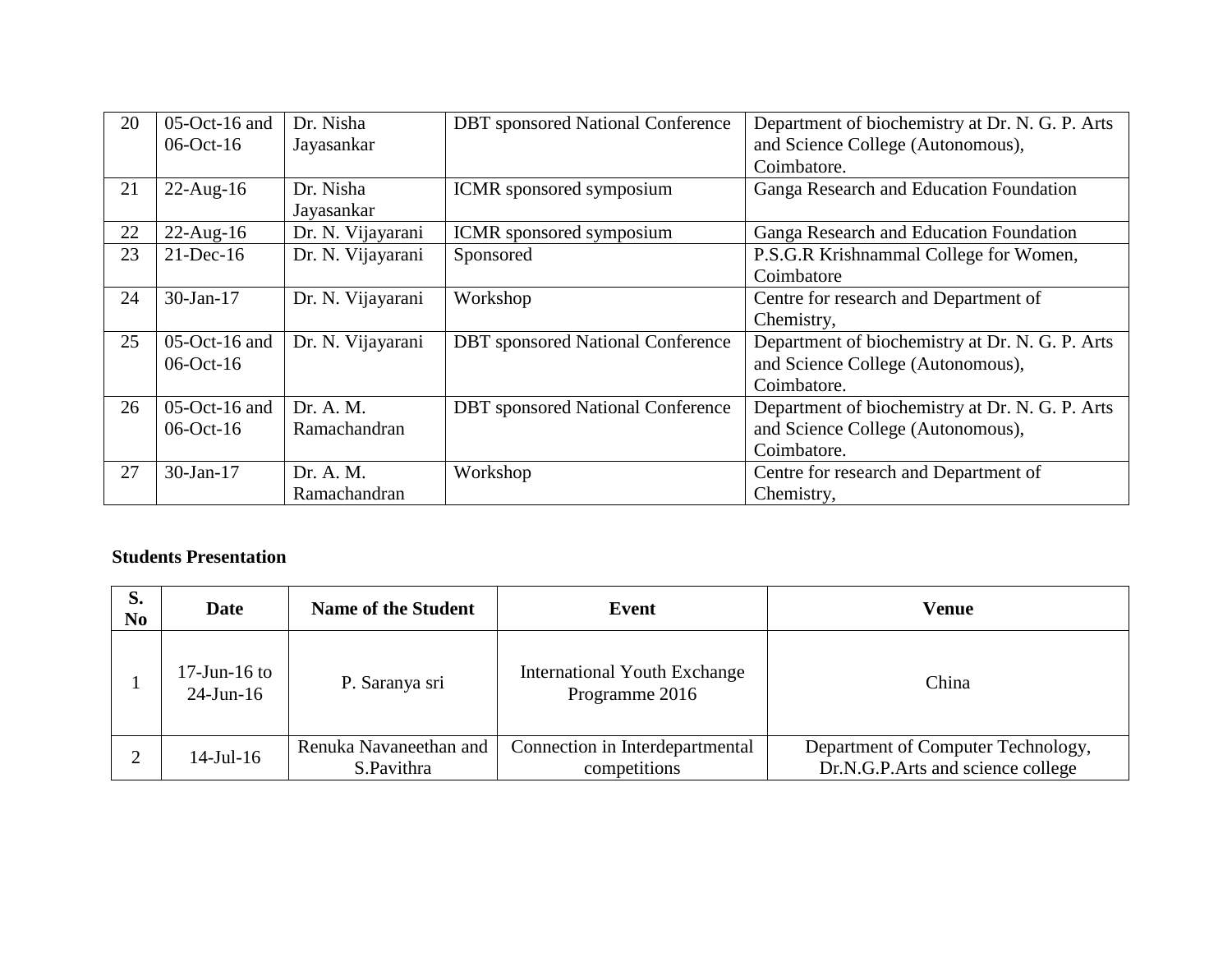### **Staff Publication**

| S1.No          | <b>Name of Author</b>                  | <b>Paper Title</b>                                                                                                                  | <b>Journal Name</b>                                                                       | <b>Month</b><br>& Year | Vol &<br><b>Issue</b><br>N <sub>0</sub> | <b>Impact</b><br><b>Factor</b> |
|----------------|----------------------------------------|-------------------------------------------------------------------------------------------------------------------------------------|-------------------------------------------------------------------------------------------|------------------------|-----------------------------------------|--------------------------------|
| $\mathbf{1}$   | Devakumar J, Keerthana V,<br>Sudha SS* | <b>Identification of Bioactive</b><br>Compounds by Gas chromatography-<br>Mass Spectrometry analysis of<br>Syzygium jambos (L.)     | Asian Journal of<br>Pharmaceutical and<br><b>Clinical Tesearch</b>                        | Jan<br>2017            | 10(1)                                   | 0.4                            |
| $\overline{2}$ | Devakumar. J and Sudha<br>$S.S*$       | In vitro Phytochemical, Antioxidant<br>and Cytotoxic Evaluation of Syzygium<br>jambos L. (Alston)                                   | Journal of Pharmacy<br>Research                                                           | Mar<br>2017            | 11(3)                                   | 0.5                            |
| $\overline{3}$ | S. Anitha and S.S Sudha,               | Ghats of Nilgiri district for the<br>production of antibiotics to alleviate<br>the resistance problem of newly<br>emerging microbes | <b>IAAM</b> proceedings<br>2016                                                           | Sep<br>2016            | $\overline{a}$                          | $-$                            |
| $\overline{4}$ | Devakumar. J & Sudha.S.S.              | In vivo early malarial parasite<br>suppression activity of Syzygium<br>jambos from Western Ghats region,<br>Coimbatore              | <b>IAAM</b> proceedings<br>2016                                                           | Sep<br>2016            | $-$                                     | $- -$                          |
| $\overline{5}$ | Keerthana V and Sudha S.S              | Antibacterial activity and Mycelial<br>growth inhibition of three different<br>plants                                               | <b>IAAM</b> proceedings<br>2016                                                           | Sep<br>2016            | $\mathbf{L}$                            | $-$                            |
| 6              | S.Senthil Prabhu and S.S.<br>Sudha     | Invitro study on Anthelmintic activity<br>of Heterodermia boryi macrolichen<br>collected from the Nilgiris,<br>Tamilnadu, India.    | <b>International Journal</b><br>of Current<br>Microbiology and<br><b>Applied Sciences</b> | Sep<br>2016            | 5(9),<br>764-<br>768                    | $- -$                          |
| $\overline{7}$ | L.Durga devi and N.Vidhya              | <b>Biodegradation of Hexavalent</b><br>Chromium in Contaminated<br>Gricultural Soil By the use of<br><b>Bacterial Strains</b>       | <b>IAAM</b> proceedings<br>2016                                                           | Sep<br>2016            | $\mathbf{L}$                            | $- -$                          |
| 8              | Kumaran .E and Pavithra<br>Gayathri .K | Microbial Protease Production and<br>Biomimetic Synthesis of Silver                                                                 | <b>IAAM</b> proceedings<br>2016                                                           | Sep<br>2016            | $-$                                     | $-$                            |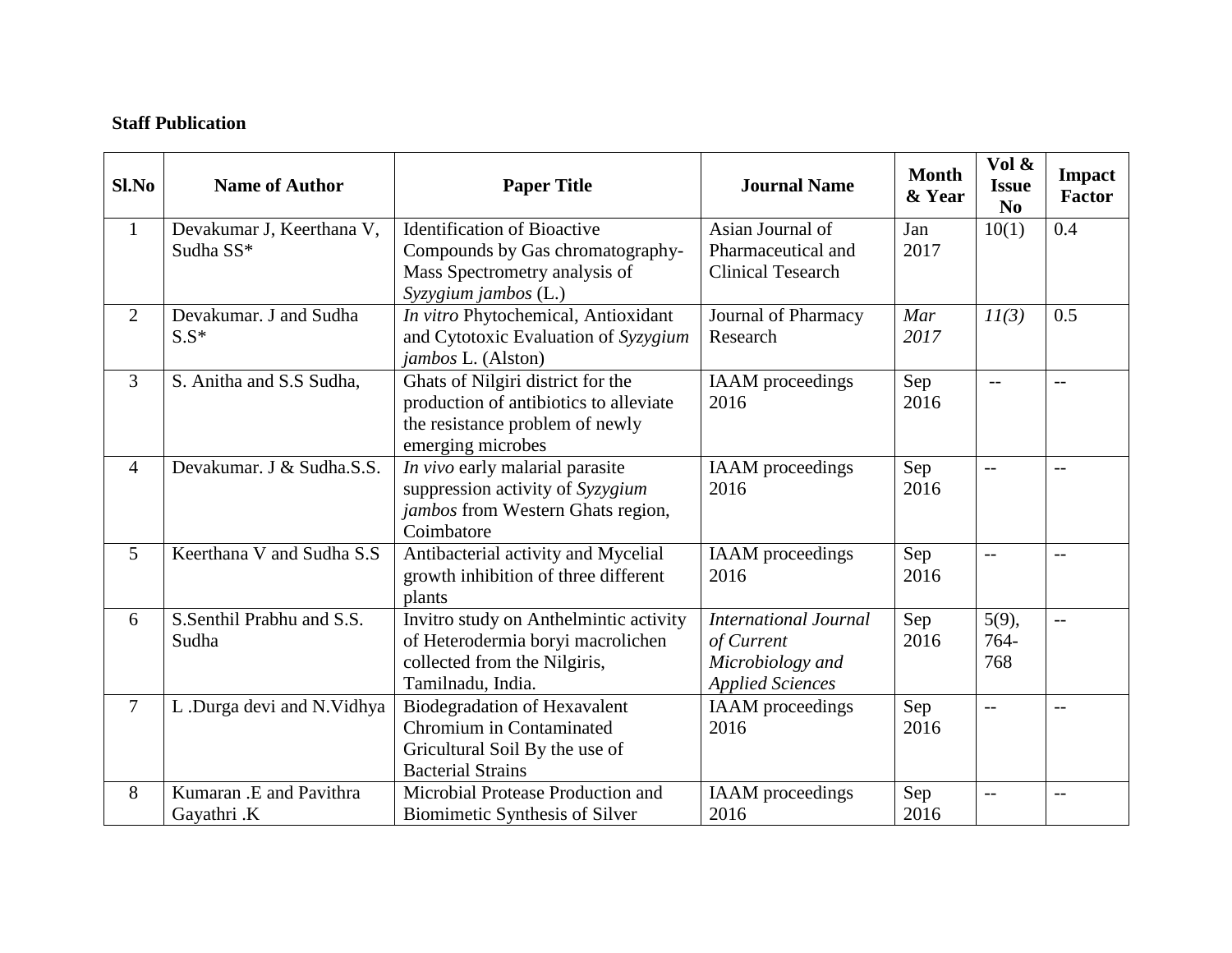|    |                                                                                         | Nanoparticles from Fish Waste and its<br>application as Destaining and<br><b>Antifouling Agent</b>                                                                      |                                                               |             |                         |      |
|----|-----------------------------------------------------------------------------------------|-------------------------------------------------------------------------------------------------------------------------------------------------------------------------|---------------------------------------------------------------|-------------|-------------------------|------|
| 9  | J. Rengaramanujam, J.<br>Radha and C. Sathyajothi                                       | The detection and treatment strategy<br>for microorganisms with extended<br>spectrum $\beta$ -lactamases (ESBL) and<br>AmpC $\beta$ -lactamase Producers in<br>hospital | <b>IAAM</b> proceedings<br>2016                               | Sep<br>2016 | $\overline{a}$          | $-$  |
| 10 | Senthil Prabhu. S and K.<br>Sivasubramanian                                             | Antifungal activity of some plant<br>extracts against selected<br>phytopathogens                                                                                        | <b>IAAM</b> proceedings<br>2016                               | Sep<br>2016 | $-$                     | $-$  |
| 11 | Mangaiyarkarasi.A, Geetha<br>ramani.D*, Helen<br>Lawrencia.G and Naveena<br>$M_{\odot}$ | A study on seasonal variation and<br>algal biodiversity in Sulur pond,<br>Coimbatore, Tamil nadu.                                                                       | International Journal of<br>Pharma and Bio<br><b>Sciences</b> | Jul 2017    | 8(3),<br>580-<br>591    | 0.36 |
| 12 | Mangaiyarkarasi.A, Geetha<br>ramani.D* and Naveena .M                                   | Optimization of fertilizer based media<br>for the Cultivation of Scendesmus<br>species.                                                                                 | International Journal of<br>Pharma and Bio<br>Sciences        | Jul 2017    | 8(3),<br>$615 -$<br>621 | 0.36 |
| 13 | Mohanapriya Rangasamy<br>and Geetharamani Durairaj                                      | Optimisation of cultural conditions of<br>freshwater oleaginous<br>Chlamydomonas sp for biodiesel<br>production                                                         | <b>IAAM</b> proceedings<br>2016                               | Sep<br>2016 | $-$                     | $-$  |
| 14 | Sasikala C and<br>Geetharamani D.                                                       | Antimicrobial activity of Seaweeds<br>against Human pathogenic Organisms                                                                                                | <b>IAAM</b> proceedings<br>2016                               | Sep<br>2016 | $-$                     | $-$  |
| 15 | Sasikala C and<br>Geetharamani D.                                                       | Antimicrobial activity of Seaweeds<br>against Human pathogenic Organisms                                                                                                | <b>IAAM</b> proceedings<br>2016                               | Sep<br>2016 | $-$                     | $-$  |
| 16 | Nisha S Panicker and Raja<br><b>Bala Vignesh</b>                                        | Isolation, Optimisation and<br>Phytotoxic evaluation of orange<br>pigment isolated from soil bacteria P1                                                                | <b>IAAM</b> proceedings<br>2016                               | Sep<br>2016 | $-$                     | $-$  |
| 17 | Dr. N. Vijayarani,                                                                      | Production and optimisation of L-<br>Arginine deaminase enzyme from<br>Fungus                                                                                           | <b>IAAM</b> proceedings<br>2016                               | Sep<br>2016 | $-$                     | $-$  |
| 18 | Dr. Ramachandran. AM                                                                    | <b>Environmental Bacterial isolates from</b>                                                                                                                            | <b>IAAM</b> proceedings                                       | Sep         | $-$                     | $-$  |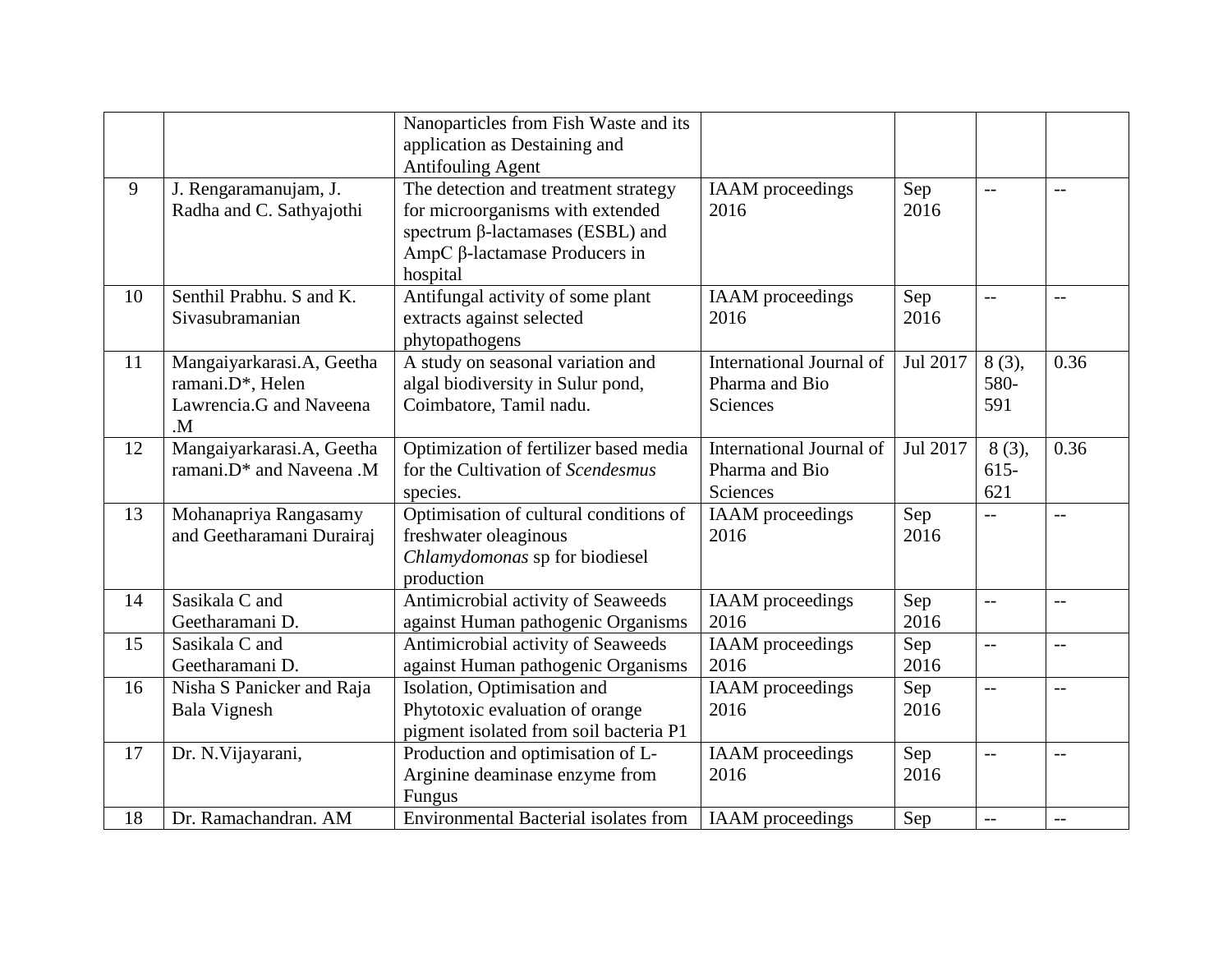|  | production area and water system of a    | 2016 | 2016 |  |
|--|------------------------------------------|------|------|--|
|  | <b>Pharmaceutical Industry and their</b> |      |      |  |
|  | Antibiogram                              |      |      |  |

# **Staff Internship**

| S.  | <b>Name of the Faculty</b>                         | Name of the Internship/Fellowship                                | <b>Duration</b>              | <b>Venue</b>                   |
|-----|----------------------------------------------------|------------------------------------------------------------------|------------------------------|--------------------------------|
| No. |                                                    |                                                                  |                              |                                |
|     | Dr. J. Renga Ramanujam                             | <b>INSA</b> fellowship                                           | two months                   | Alagappa University Karaikudi. |
|     | Mr. E. Kumaran,<br><b>Assistant Professor (SG)</b> | <b>UGC</b> sponsored Summer Programme<br><b>Refresher Course</b> | 10-May-17 to<br>$30$ -May-17 | UGC – Human Resource           |
|     |                                                    |                                                                  |                              | Development Centre, Bharathiar |
|     |                                                    |                                                                  |                              | University                     |

# **Research Funding**

| <b>S. No.</b> | <b>Name of the Faculty</b> | Name of the project / scheme                                                        | <b>Sanction No. and</b><br>Date | <b>Funding body</b>                                                                                                       | Amount         |
|---------------|----------------------------|-------------------------------------------------------------------------------------|---------------------------------|---------------------------------------------------------------------------------------------------------------------------|----------------|
|               | Dr. S. S. Sudha            | Awareness of Zika viral infection<br>among rural people in and around<br>Coimbatore | $26$ -Apr-17                    | Tamilnadu State<br>Council for<br>Science and<br>Technology<br>under the<br><b>Student Project</b><br>Scheme 2016 -<br>17 | $Rs. 10,000/-$ |
| 2             | Dr. S. S. Sudha            | Awareness and Prevention of<br>High risk behavior Among Youth                       | 15-Feb-16 and 16-               | Rajiv Gandhi<br>National                                                                                                  | Rs1, 50,000/-  |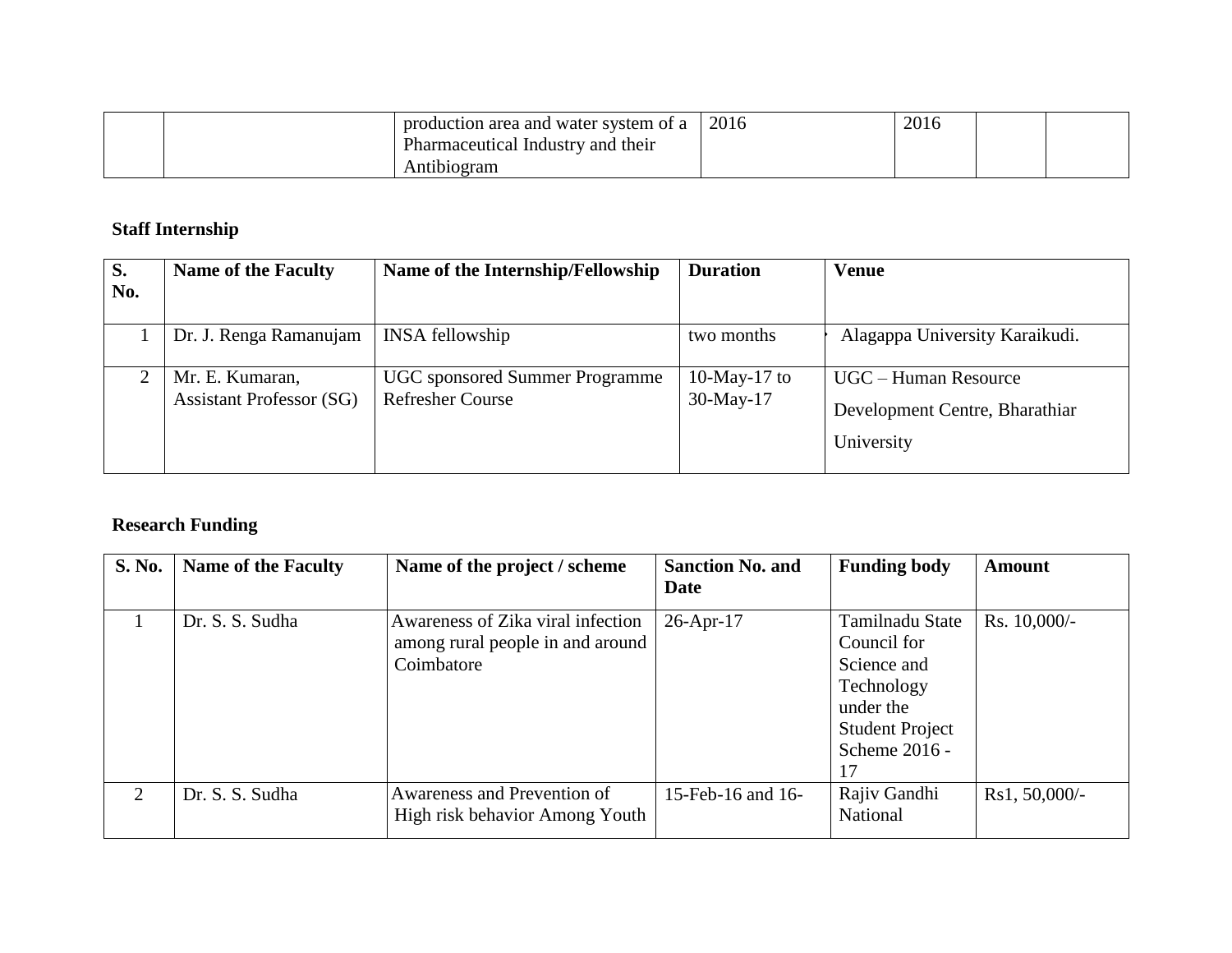| 3              | Dr. J. Renga Ramanujam | A study on efficacy of coir Pith<br>medium for mass cultivation of<br>white (wood) rot fungi and mass<br>production of ligninolytic<br>enzymes An environmental<br>remedy on industrial value | Feb-16<br>26-Apr-17 | Institute of<br>youth<br>development<br><b>Tamilnadu State</b><br>Council for<br>Science and<br>Technology<br>under the<br><b>Student Project</b><br>Scheme 2016 | Rs. 10,000/  |
|----------------|------------------------|-----------------------------------------------------------------------------------------------------------------------------------------------------------------------------------------------|---------------------|------------------------------------------------------------------------------------------------------------------------------------------------------------------|--------------|
| 4              | Mr. S. Senthil Prabhu  | Silver nanoparticles/Zeolite<br>impregnated paper coir pith and<br>coir fiber filters for Point of use<br>water purification and their<br>antibacterial activity                              | 26-Apr-17           | Tamilnadu State<br>Council for<br>Science and<br>Technology<br>under the<br><b>Student Project</b><br>Scheme 2016                                                | Rs. 10,000/  |
| $\overline{5}$ | Mrs. C. Sasikala       | Screening for antimicrobials of<br>seaweeds from coastal area of<br>south India against plant<br>pathogens                                                                                    | 26-Apr-17           | Tamilnadu State<br>Council for<br>Science and<br>Technology<br>under the<br><b>Student Project</b><br>Scheme 2016 -<br>17                                        | Rs. 10,000/- |
| 6              | Dr. N. Vijayarani      | Anticancer effect of L Arginine<br>deiminase from fungus in<br>mitigating arginine in Hela<br>cancer cell line                                                                                | 26-Apr-17           | Tamilnadu State<br>Council for<br>Science and<br>Technology<br>under the                                                                                         | Rs. 10,000/- |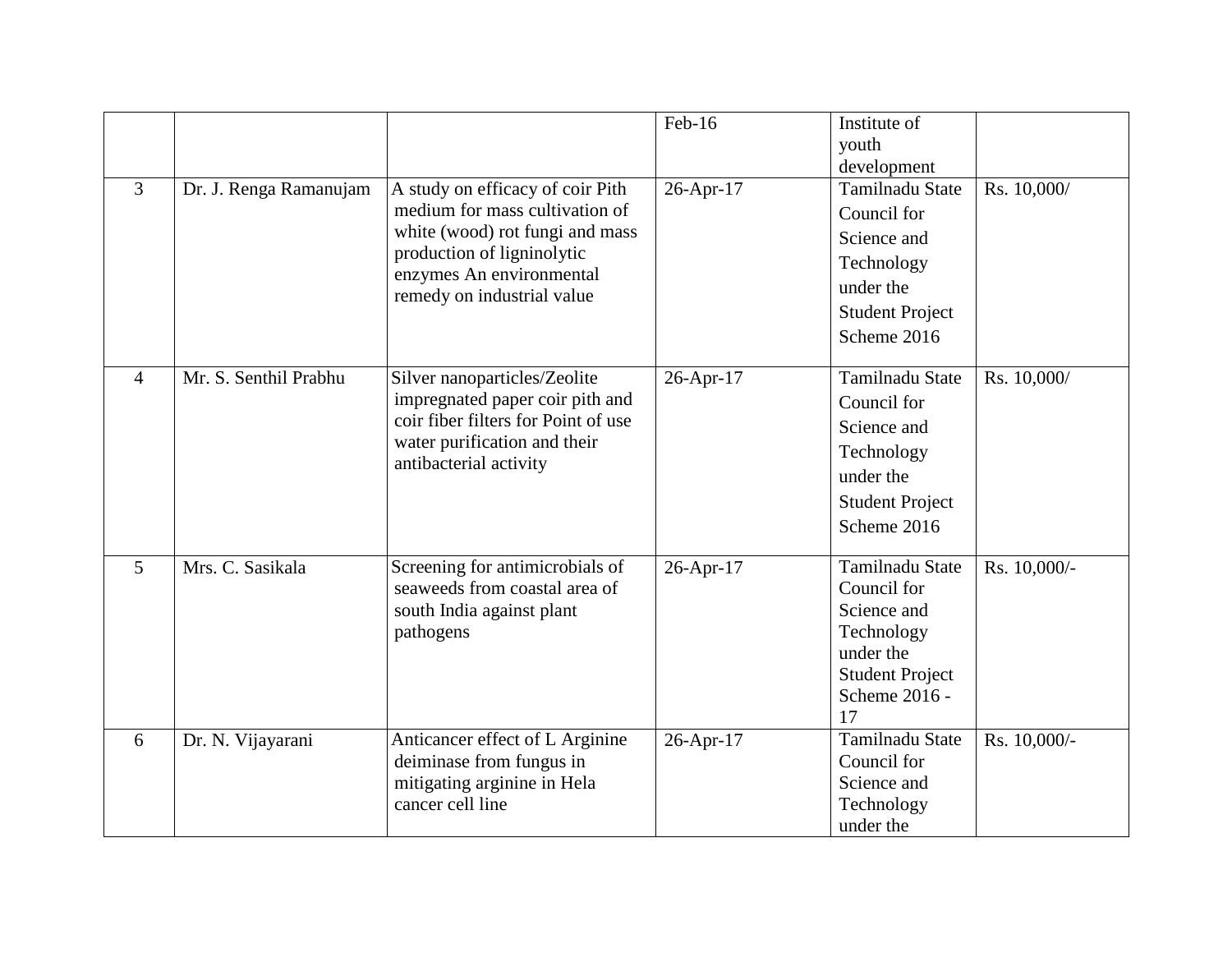|                        |                                   |              | <b>Student Project</b><br>Scheme 2016 - |                  |
|------------------------|-----------------------------------|--------------|-----------------------------------------|------------------|
| Dr. J. Renga Ramanujam | <b>UGC Minor Research Project</b> | 2016 to 2018 | <b>UGC</b>                              | Rs. 1, 15, 000/- |

# **Staff / Student Consultancy**

| S. No | Name of the staff                                                                          | <b>Area of Consultancy</b>                | <b>Place where Consultancy was</b><br>offered                                                                             | <b>Period</b> | Amount       | No. of trainee |
|-------|--------------------------------------------------------------------------------------------|-------------------------------------------|---------------------------------------------------------------------------------------------------------------------------|---------------|--------------|----------------|
|       | Mr.S. Senthil Prabhu<br>Mrs.C. Sasikala<br>Dr.A.M.<br>Ramachandran<br>Dr. Nisha Jayasankar | Hands training in<br>Microbial techniques | <b>JSS</b> Institute of Naturopathy and<br><b>Yogic Sciences</b><br>II year Bachelor of Naturopathy<br>and Yogic sciences | 2017          | Rs.10,000/-  | 25             |
| 2     | Mr.J.Devakumar                                                                             | <b>Antibacterial Assay</b>                | Mrs. Prema, Govt. Arts College,<br>Coimbatore                                                                             | 2017          | $Rs. 3000/-$ |                |
| 3     | Dr.S.S.Sudha                                                                               | <b>Antibacterial Assay</b>                | Mrs Kavitha, CDF,<br>DR.N.G.P.ASC                                                                                         | 2017          | $Rs. 6000/-$ |                |

# **Students Participation**

| p.<br>Date<br>No. | Name of the<br>$\sim$<br>Students | $\overline{\phantom{a}}$<br>∠vent | <b>College</b> | Collegiate / Inter<br>Inter<br><b>Departmental</b> | Prizes won |
|-------------------|-----------------------------------|-----------------------------------|----------------|----------------------------------------------------|------------|
|-------------------|-----------------------------------|-----------------------------------|----------------|----------------------------------------------------|------------|